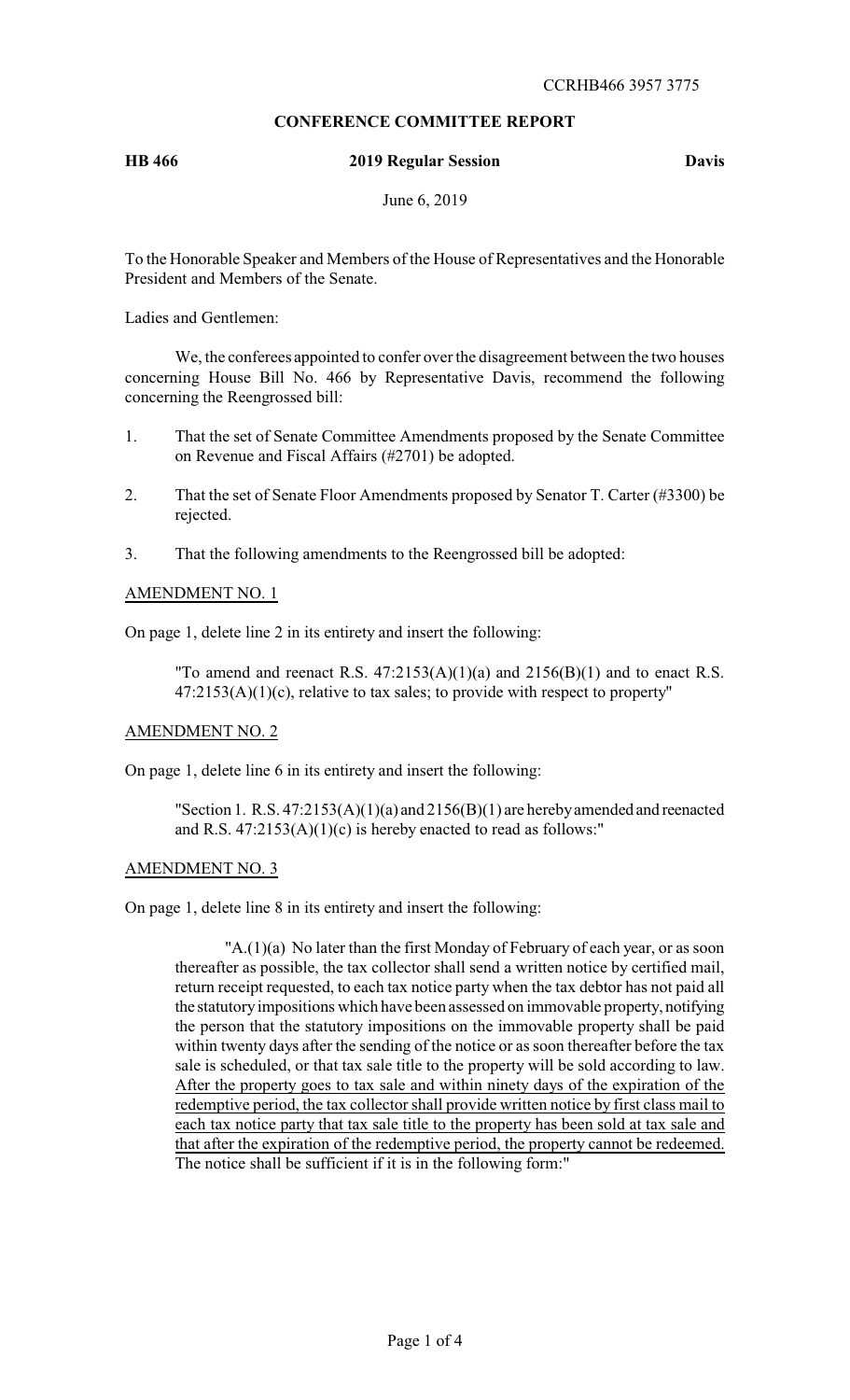## AMENDMENT NO. 4

On page 2, after line 16 insert the following:

"§2156. Post-sale notice

\* \* \*

 $B(1)(a)$  For each property for which tax sale title was sold at tax sale to a tax sale purchaser, each collector shall within thirty days of the filing of the tax sale certificate, or as soon as practical thereafter, provide written notice to the following persons that tax sale title to the property has been sold at tax sale. The notice shall be sent by postage prepaid United States mail to each tax notice party and each tax sale party whose interest would be shown on a thirty-year mortgage certificate in the name of the tax debtor and whose interest was filed prior to the filing of the tax sale certificate.

(b) For each property which tax sale title was sold at tax sale to a tax sale purchaser, the tax collector shall within ninety days of the expiration of the redemptive period provide written notice to each tax notice party that tax sale title to the property has been sold at tax sale. The notice shall be sent by first class mail. The notice shall be sufficient if it is in the form set forth in Paragraph (3) of this Subsection.

\* \* \*"

Respectfully submitted,

Representative Paula Davis Senator Jean-Paul J. Morrell

Representative Neil C. Abramson Senator Troy Carter

Representative Jimmy Harris Senator Gary L. Smith, Jr.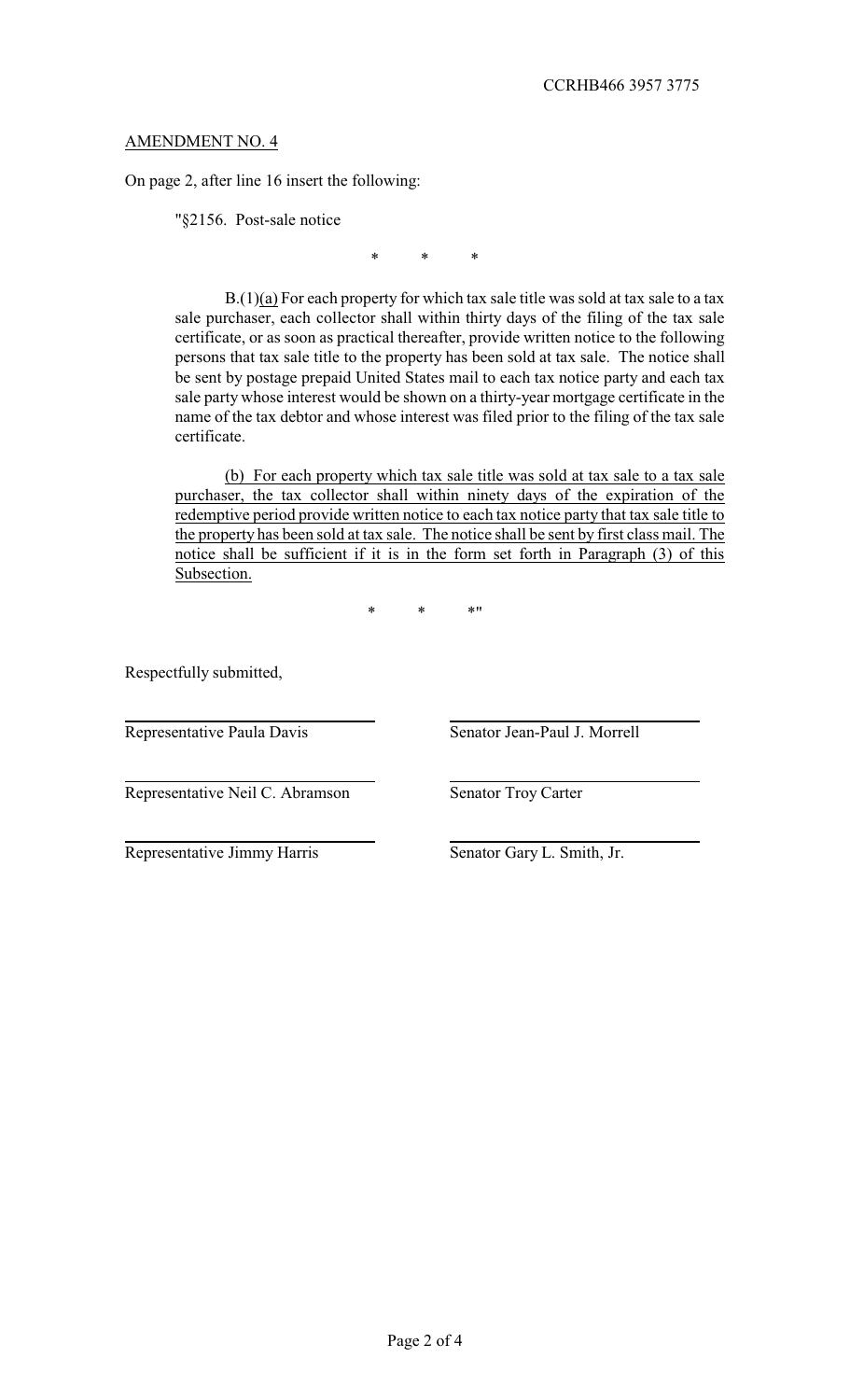## DIGEST

The digest printed below was prepared by House Legislative Services. It constitutes no part of the legislative instrument. The keyword, one-liner, abstract, and digest do not constitute part of the law or proof or indicia of legislative intent. [R.S. 1:13(B) and 24:177(E)]

# **CONFERENCE COMMITTEE REPORT DIGEST**

#### **HB 466 2019 Regular Session Davis**

# **Keyword and oneliner of the instrument as it left the House**

PROPERTY/RIGHTS: Provides relative to notice requirements for property that is subject to tax sales

## **Report adopts Senate amendments to:**

1. Require the tax collector to demonstrate reasonable and diligent efforts to provide notice of a tax sale to a debtor by taking three rather than two additional steps to notify the debtor of the tax sale.

## **Report rejects Senate amendments which would have:**

1. Required the tax collector to send written notice by certified mail to each tax party before the property goes to tax sale and before the three year redemption period expires.

# **Report amends the bill to:**

1. Require the tax collector to send written notice by first class mail to each tax notice party within 90 days of the expiration of the three year redemption period.

# **Digest of the bill as proposed by the Conference Committee**

Present law provides that the sale of property for nonpayment of taxes is an action that affects a property right protected by the Fourteenth Amendment of the U.S. Constitution and the state constitution.

Present law requires a tax collector to give a debtor notice by certified mail or other means to ensure the debtor has been notified of the tax delinquency and tax sale no later than the first Monday of February of each year. Further requires that when a debtor does not receive actual notice of the tax sale, the tax collector must attempt to provide notice to the debtor prior to the tax sale.

Proposed law retains present law and requires, in addition to the notice by the first Monday of February each year, the tax collector to make an additional attempt to provide notice to each tax notice party that the property has been sold by first class mail within 90 days of the expiration of the three year redemption period when the property is sold at tax sale.

Proposed law retains present law and requires a tax collector to demonstrate a reasonable and diligent effort to provide notice of the tax sale by attempting to deliver the notice by first class mail to the last known address of the debtor and that the tax collector take any three of the following additional steps to notify the debtor:

(1) Perform a computer search of clerk of court or sheriff's office digitized records and databases for other addresses for the debtor.